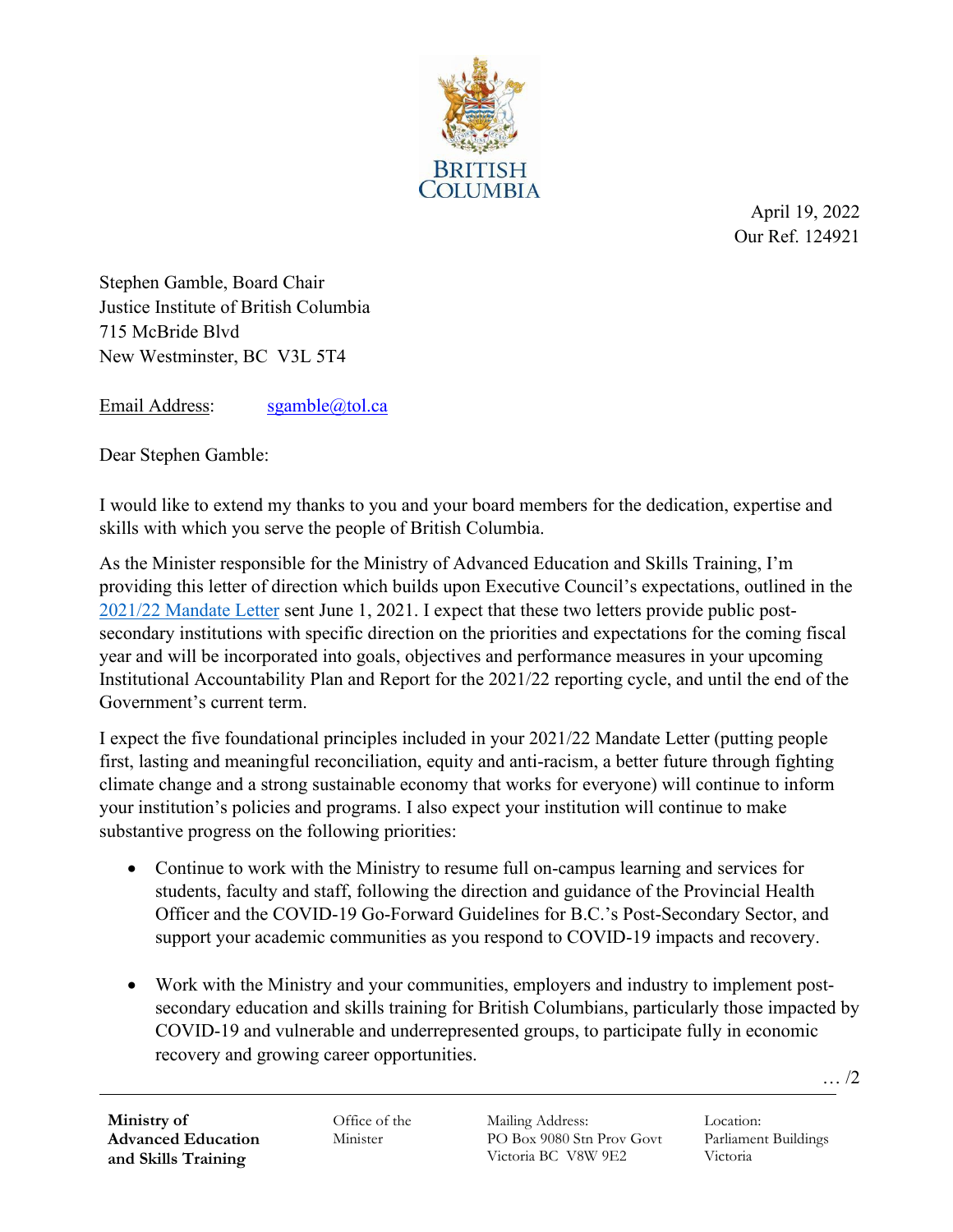• Fully engage with government in implementing mandate commitments to support a futureready workforce and post-secondary system, increasing access to post-secondary education and skills training and high opportunity jobs for British Columbians. This includes crossgovernment, community, sector and stakeholder collaboration to support mandate commitments where education, innovation and equity play a role, and that builds upon government's CleanBC strategy and supports a clean economic future.

Government's recently released *[Labour Market Outlook](https://www.workbc.ca/labour-market-industry/labour-market-outlook.aspx)* highlights that B.C. will need to fill over 1 million job openings over the next ten years, almost 80 percent of which will require some form of post-secondary credential. Additionally, *[Stronger B.C.](https://strongerbc.gov.bc.ca/),* Government's new Economic Plan, identifies that the skills of our people will be the key driver of our economy, for which our post-secondary system is critical for supporting British Columbians and the overall economic vitality of our province.

As a result, I am providing further detail on the areas where we will be seeking your engagement and prioritization in your planning over the coming year. Please reflect the following additional actions in your upcoming Institutional Accountability Plan and Report:

- o Demonstrate your commitment to collaborating within your sector on new and priority initiatives, including:
	- Working to align education and skills training to goals of the B.C. Economic Plan; and
	- Supporting the implementation of Skilled Trades Certification
- o Contribute to Ministry engagement on upcoming initiatives, including:
	- The *Future Ready: Skills for the Jobs of Tomorrow* plan;
	- The Ministry's sexualized violence policy review;
	- **Further tech-relevant seat expansions; and**
	- The funding formula review of provincial operating grants

I look forward to holding regular meetings between our executive teams to discuss your institution's progress in implementing the direction and priorities set out in your Mandate Letter. These meetings will be an opportunity to clarify Government expectations and enhance engagement as we collaborate to achieve priority initiatives.

Continuing our best practice to publicly post Crown Agency mandate letters and letters of direction, you are asked to sign this letter upon approval of your board, to acknowledge Government's direction to your institution. The signed letter is to be posted publicly on your institution website.

On behalf of the Province, I would like to recognize the significant efforts post-secondary institutions have made to sustain in-person learning and services, while keeping students, faculty, staff and the broader community safe. I also want to thank you, your board, senior administration, faculty and staff for your continued leadership as we navigate through this challenging time. I look forward to continuing to work with you and your board colleagues as we continue to serve the people of British Columbia.